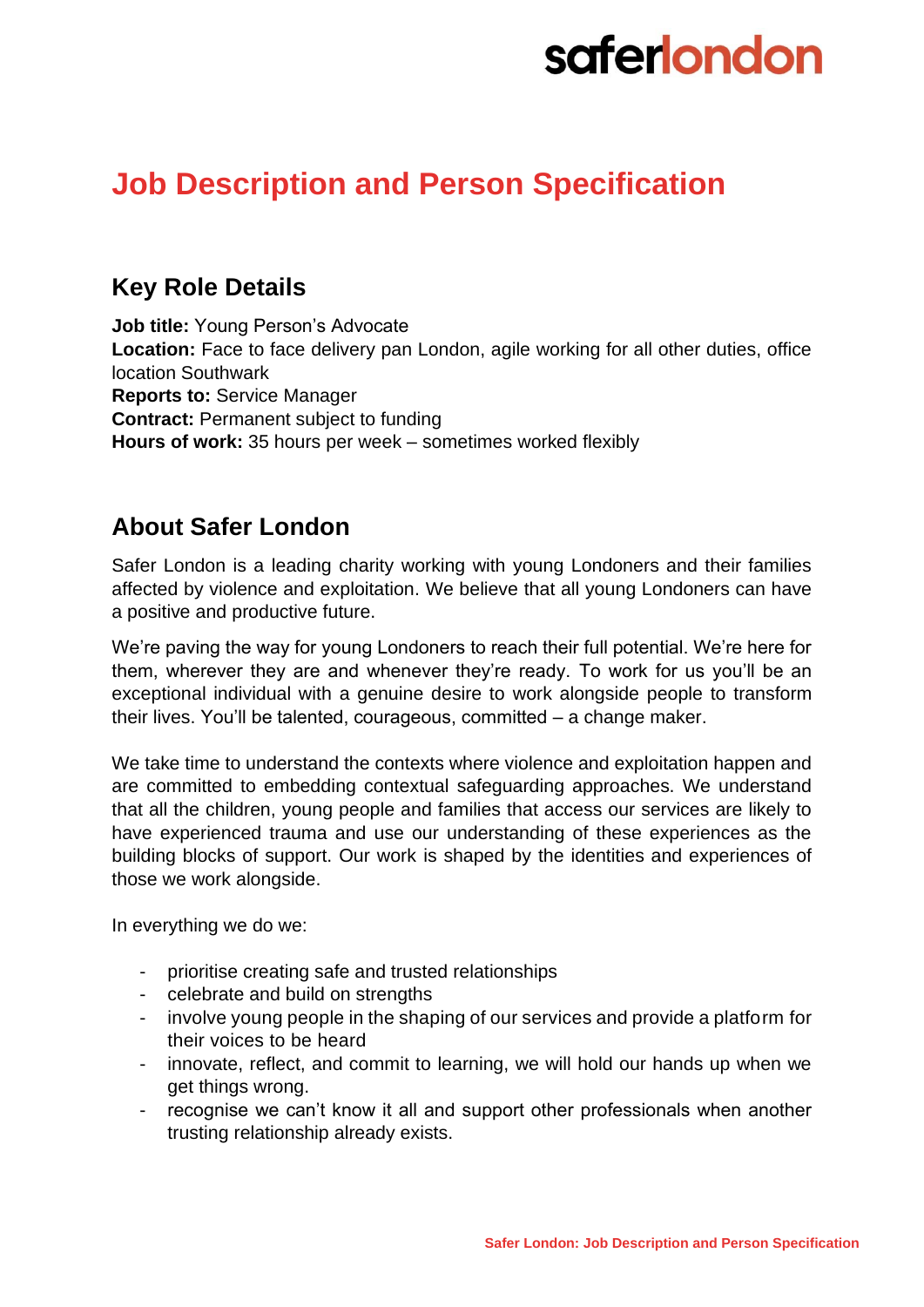# **saferlondon**

Issues of racial justice are central to the work we do. We are fully committed to antiracism and actively oppose systemic oppression of any form. We celebrate diversity and challenge inequality. As an organisation, we will proactively become part of the solution, since we are not prepared to sit back, do nothing, and be part of the problem.

#### **Role Description**

Safer London works with children, young people and families who are often exposed to high levels of risk through no fault of their own. The work is complex and a desire to focus on high quality safeguarding work is critical. We are an organisation that believes that children and young people should be safeguarded rather than criminalised – we recognise the high levels of harm outside of the home that so many children and young people are exposed to and understand families are doing their best to manage this.

#### Role Summary

In this role you will provide one to one support to children and young people who are at risk of or who have experienced extra familial harm or abuse. This includes child sexual exploitation, child criminal exploitation, youth violence and sexual abuse perpetrated outside of the family.

Key responsibilities

- Deliver effective and appropriate services to children and young people in line with the Safer London model of work ensuring that young Londoners receive the required support to meet their individual assessed needs
- Undertake high quality case recording in line with the highest standards and best practice principles
- Make appropriate onward referrals, signposting children and young people to support services and positive activities
- Work with partners, communities and other key stakeholders to deliver the service effectively
- Work creatively with colleagues to generate project resources and materials as required.
- Act at all times in line with safeguarding legislation and guidance, as well as Safer London's procedures and wider pan London processes and protocols.
- Undertake any other duties as required and commensurate with the level of this post.

Key Behaviours, Competencies and Skills

- Relevant qualification in social care, health, youth/ community work, criminal justice or demonstrable equivalent experience
- Have a clear understanding of safeguarding and safe practice adults and children including contextual safeguarding approaches
- An understanding of the needs of young Londoners who have been affected by violence or exploitation and the impact this will have